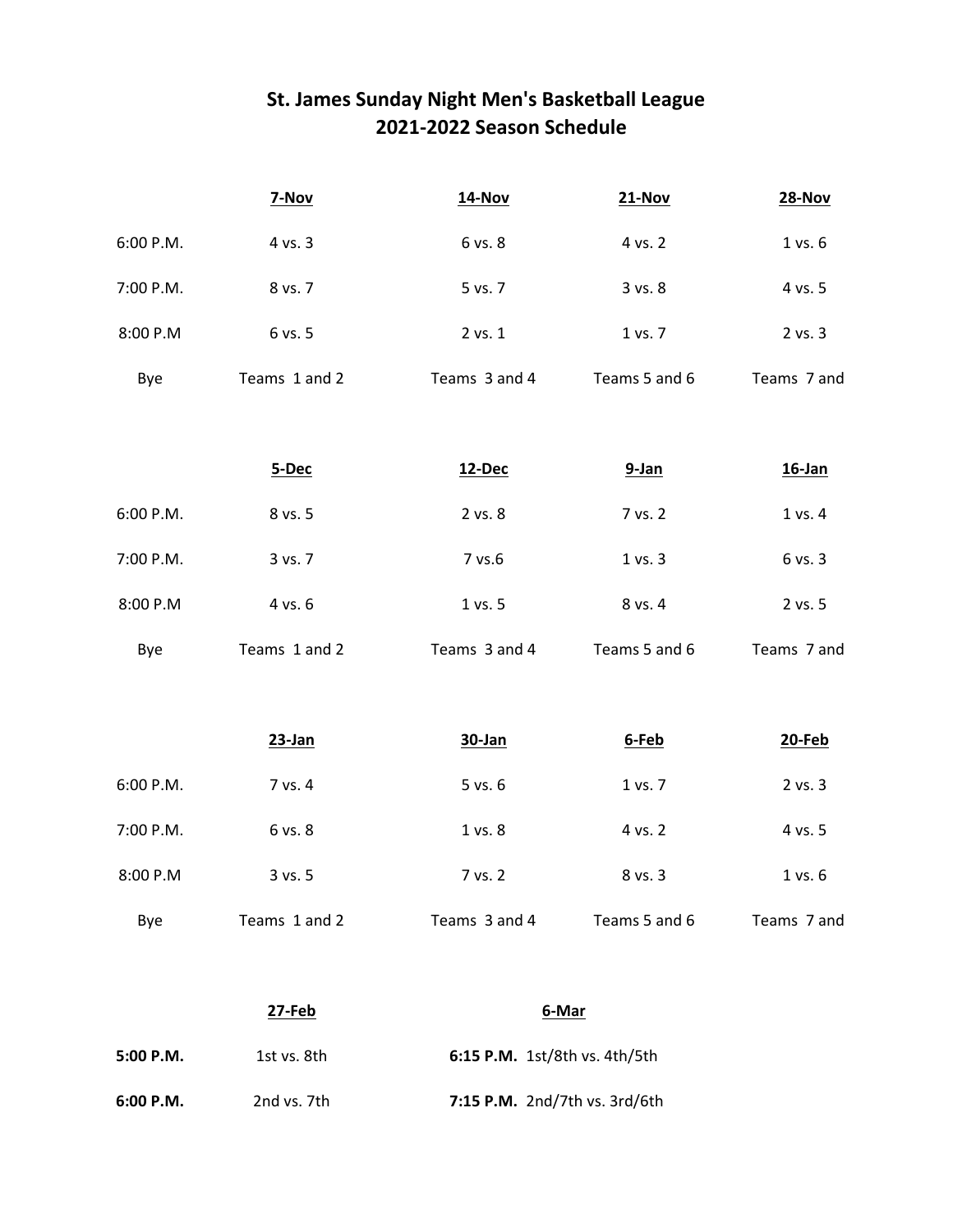**7:00 P.M.** 3rd vs. 6th **8:30 P.M.** Championship

**8:00 P.M.** 4th vs. 5th

**Home Team is listed first (wears white)**